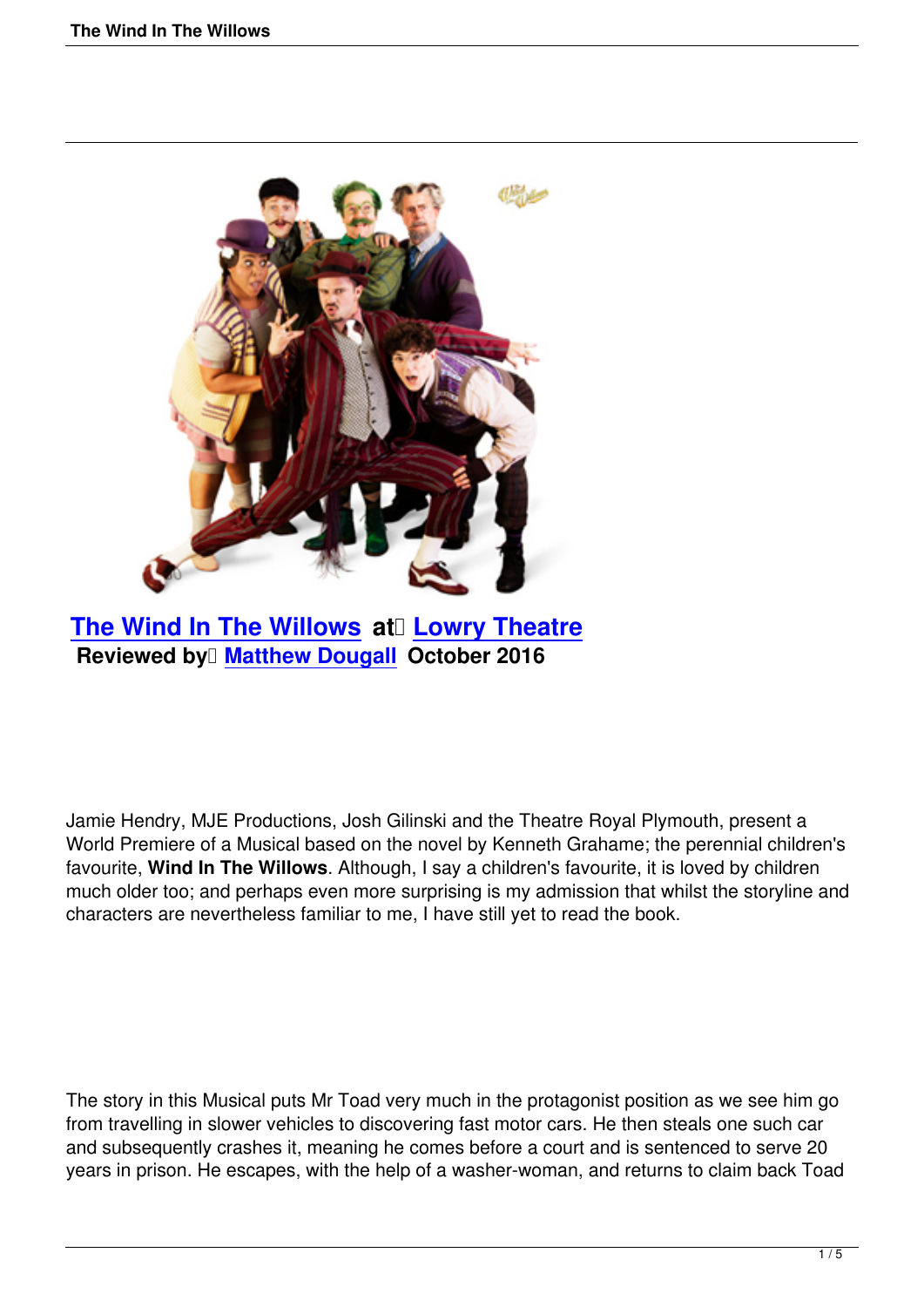Hall which has been taken over by the rebel forces of The Dark Wood, namely the weasels and the stoats. The sub-plot involves the capture of a young otter by the weasels and her detention in Toad Hall, and so Mrs Otter, Badger, Mole, Rat, and of course Toad march in on the squatters, fight them off and save both the young otter and the day!

It's a lovely story; a fairy story perhaps, and certainly a story that can and should capture the imagination of youngsters. And indeed I am sure the book and certain adaptations of the book still do. I am uncertain however that this particular version is the vehicle for so doing. I enjoyed it immensely, as did most of the audience of my generation, adults. It was the adults who laughed at the jokes. It was the adults who were wowed by the superb acting; and it was the adults who clapped the loudest at the end with many standing for the ovation. It failed however to engender the same reaction with the youngsters in the audience, and they were plentiful.

I left the auditorium wondering why this happened. It is essentially a Musical which *should* be engaging the children as well as the adults. There were children acting on stage alongside the ensemble cast. These children were excellent actually and deserve individual crediting, as they all had small solos - either dialogue or singing, all delivered perfectly. They were **Charlie Birtwistle**

, **Harry Cross** , **Imogen Dalton** , **Millie Kiss** , **Joshua Nicholls** , **Finn Richards** , **Sophie Trueman** and **Melodie Yates** .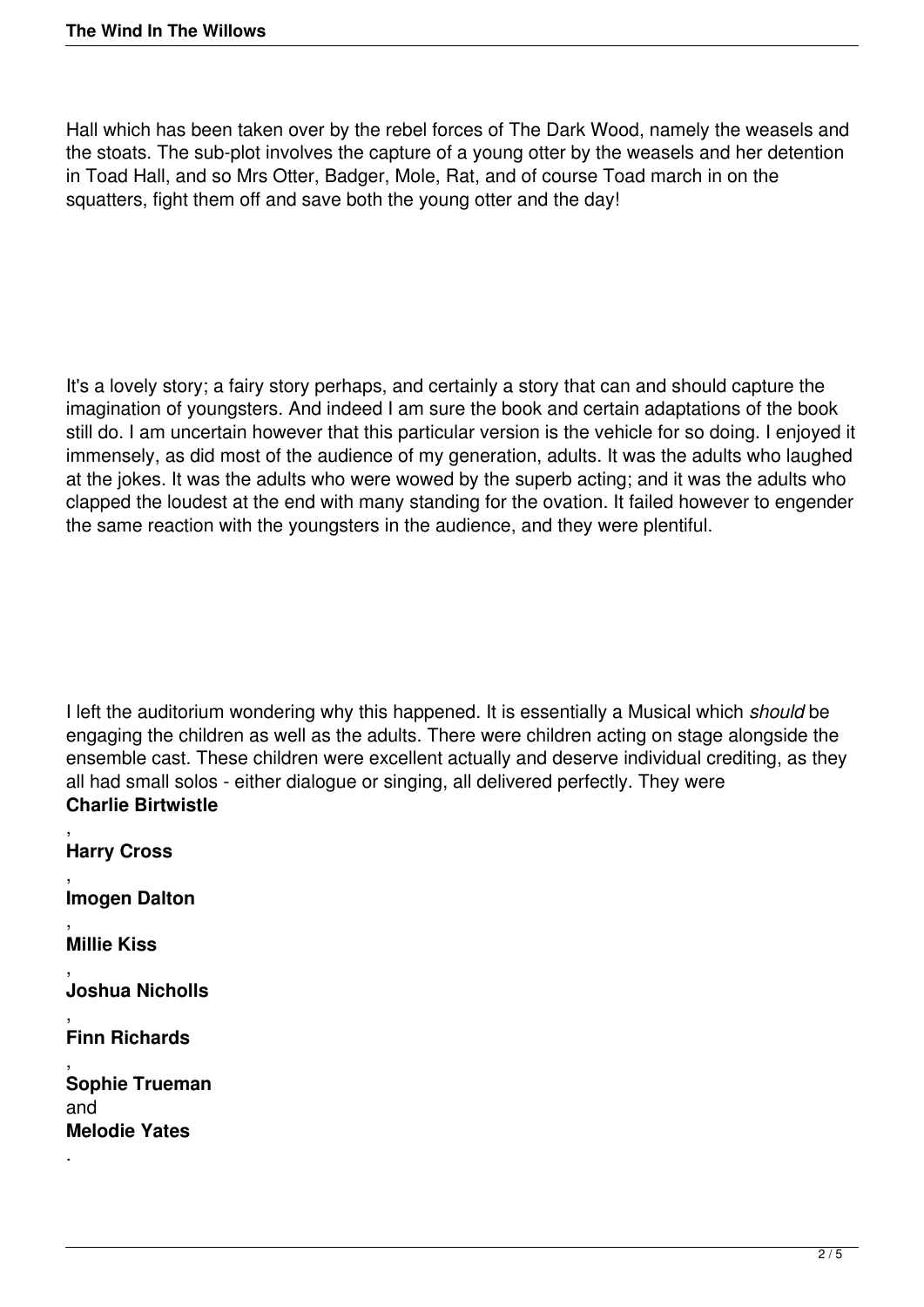However, even now, my dilemma as to the answer to this question is still unresolved. Is the book (**Julian Fellowes**) simply too adult in its concept and dialogue? Does the music (**George Stiles**

### and

## **Anthony Drewe**

) become too majestic and operatic? I think maybe I could answer 'yes' to both those questions despite a rather fun Rap sequence in the middle. Again, I really enjoyed the dialogue, and thought the music wonderful and uplifting; rather like an animal version of Miss Saigon. No, the book is very good indeed and I loved the music.

Maybe then the answer lies in the costuming? The chorus / ensemble costumes being far more easily recognisable as the animals they represented than the principals. The hedgehogs, squirrels, mice and rabbits were well defined and obvious. Toad was green and suitably chubby; however I simply failed to recognise anything of the animals in the weasels, stoats, Mole, Rat, otters, and the only concession to Badger was the black and white flash in the hair. The anthropomorphism of animals is a very tricky one to get right, and especially when these animals react and interact with humans such as policemen, magistrates etc. I left the theatre therefore wondering if the costumes (**Peter McKintosh**) couldn't have been made a little more animal-like. Would this have helped?

These though are only my own personal feelings and thoughts as I watched other audience members (especially the youngsters), to see how they reacted. As I said, I thoroughly enjoyed the Musical.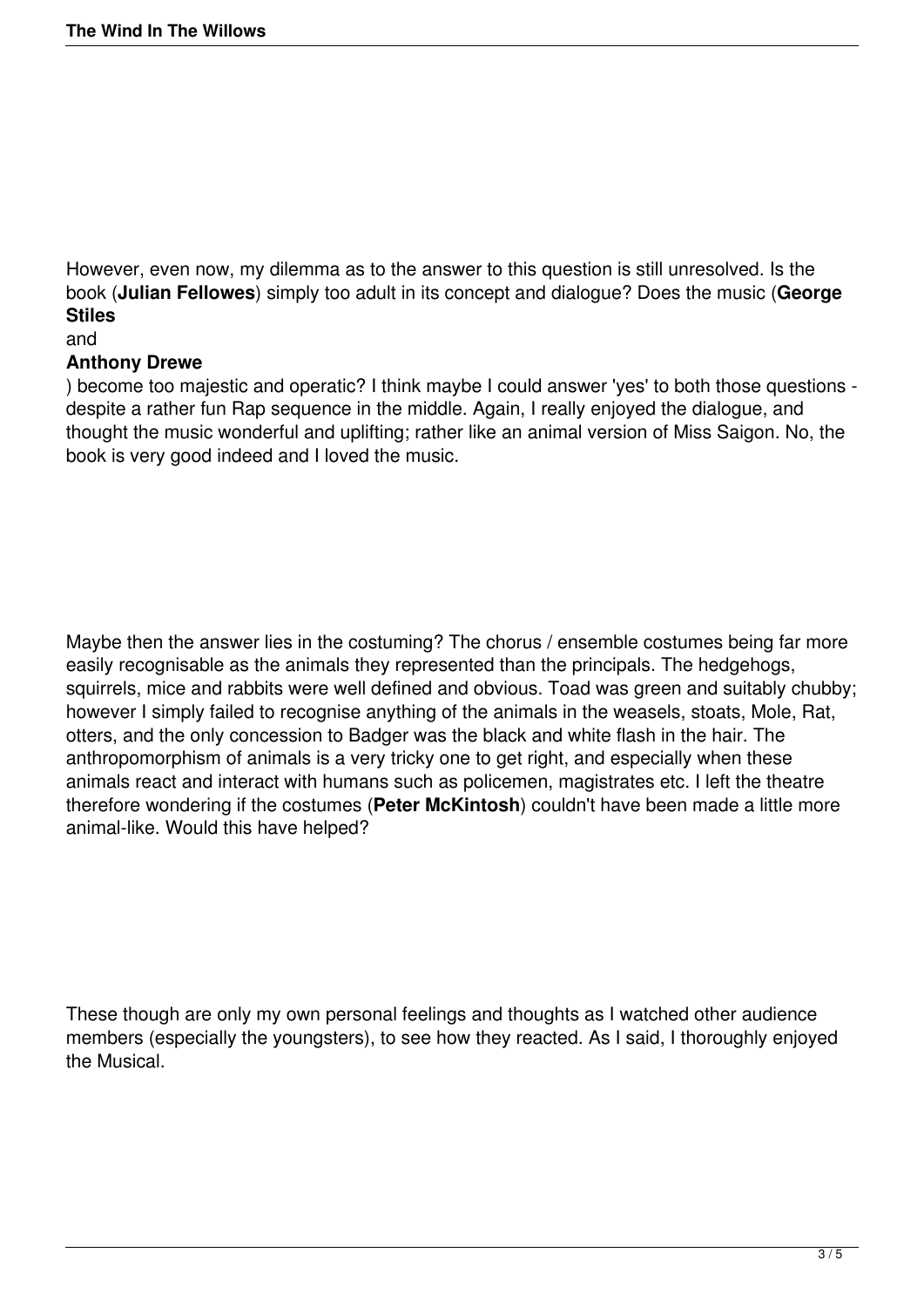**Rufus Hound** proved just what an excellent comedy actor he really is, investing all of himself and more into the role of Mr Toad. What a huge pity his singing voice wasn't really up for the challenge, but his acting and movement made up for this. challenge, but his acting and movement made up for this. Rat; and was simply perfect.

# **David Birrell**

was an upright and commanding Badger with a touch of Prospero about him.

#### **Fra Fee**

made an amiable and capable Mole, and Sophia Nomvete was Mrs Otter (a role I think would have benefited from a solo Gospel style song).

The head of the rebels, Chief Weasel was played with evil relish, reminding me very much of the character of Rooster in Annie; and the wayward young Miss Otter, Portia, by **Holly Willock**, making her professional theatre debut, and doing a wonderful job.

All the cast were extremely talented and the quality of singing and acting superb. The direction ( **Rachel Kavanaugh**

) was tight, sensible and well observed, and the choreography (

## **Aletta Collins**

) was somewhat minimalist but what there was, was in keeping with the animal being portrayed.

The set (**Peter McKintosh**) was designed with circles and arcs in abundance. It was an intelligent and interesting design, and I loved the many and various forms of transport which kept appearing. The white sports car and the Gypsy Caravan my favourites, although the huge and very realistic steam engine cannot be overlooked. Mole's home though looked much more like a Hobbit's, and I could hear the set being moved in and out too which was quite distracting at times.